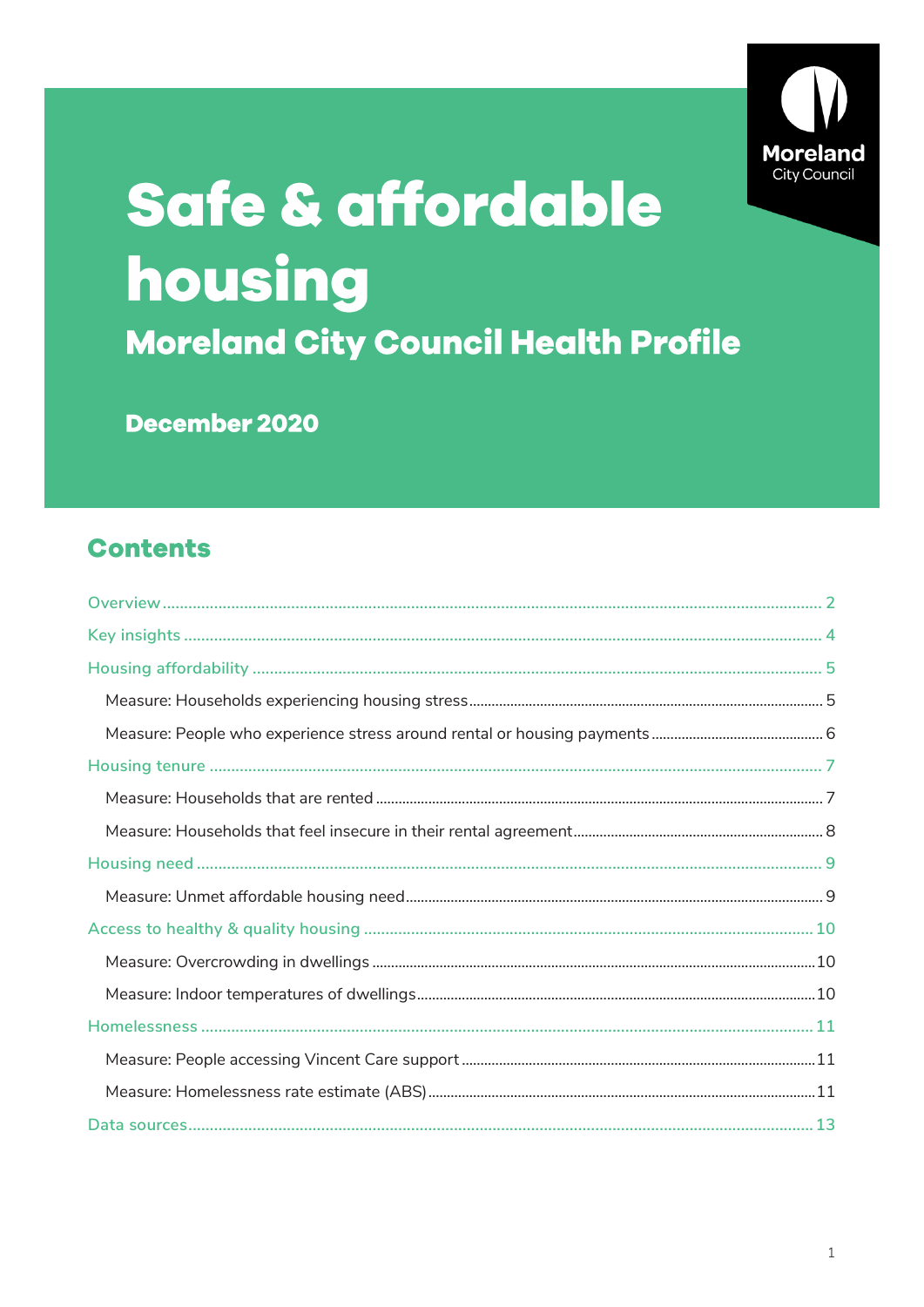### <span id="page-1-0"></span>**Overview**

Affordable, sustainable and appropriate housing is a social determinant that impacts people's health and wellbeing. Housing provides shelter, safety, security and privacy and enables people to better participate in the social, economic and community aspects of their lives. Housing construction and design and the social and neighbourhood environment can affect various aspects of physical and mental health and quality of life (Australian Institute of Health and Welfare, 2020).

Many people face insecurity with their housing, meaning people are fearful or unable to repay their mortgage or sustain rental payments. Housing stress is most apparent in low-income households and has risen during the COVID-19 pandemic as many people have experienced reduced hours of work or have lost their jobs or income (VicHealth, 2020). Anxieties about housing produce negative health outcomes with mental health particularly impacted (VicHealth, 2011).

Physical health is also impacted by housing. Overcrowding is a term that deems housing is inadequate, that there is not enough space within the home for the amount of people that currently reside there. Many people who live in overcrowded dwellings experience poorer health (Australian Institute of Health and Welfare, 2020). The indoor environment also impacts health, for example, a house with poor insulation and heating and cooling methods is more likely to have poor air quality and more extreme temperatures which can be associated with negative physical health outcomes such as increasing risk of certain respiratory conditions and heat stress (VicHealth, 2011). As extreme weather events, high heat days and heat-related deaths are expected to increase over time with climate change, thermal performance of housing is an important consideration for health (Australian Institute of Health and Welfare, 2020).

Homelessness is another housing consideration. There are three tiers to homelessness, they are:

- 1. Primary homelessness: people who are sleeping rough, in cars or improvised dwellings
- 2. Secondary homelessness: people who are unable to secure appropriate accommodation and it may involve moving between houses of friends, relatives and emergency accommodation
- 3. Tertiary homelessness: people who have no security of tenure, who often occupy hotels and motels and have no alternative accommodation options (Homelessness Australia, 2018)

Experiencing homelessness compounds many health issues, for instance, if an individual is unable to work due to illness and forced out of their current housing unable to pay rent, their illness is more likely to worsen without a safe place for recovery as well as the stress they are placed under to find somewhere safe and welcoming to stay.

Safe and affordable housing provides people with better health outcomes. It provides stability, sense of control, safe and healthy physical environments to live in which all contribute to overall health and wellbeing.

#### Moreland context

A good home is the foundation for a healthy, fulfilled life. The housing system is failing to provide enough safe, affordable and appropriate homes for our Moreland community. We have a higher than metropolitan average number of people who are unhoused, with no safe shelter to call their own. There were 770 people experiencing homelessness in Moreland in 2016 and this number is likely to be exacerbated by the impacts of COVID-19.

For many others, being in housing stress means that paying for housing comes at the cost of other necessities like nutritious food or transport. There are more than 9,900 households in Moreland in housing stress (15.3%), of these the majority are lone person households and families with children. Housing stress has increased since COVID-19 with one third (34%) of respondents to the Moreland Covid-19 Secondary Impact Analysis survey experiencing heavy or moderate stress on finances from mortgage or rent within the next 6 months.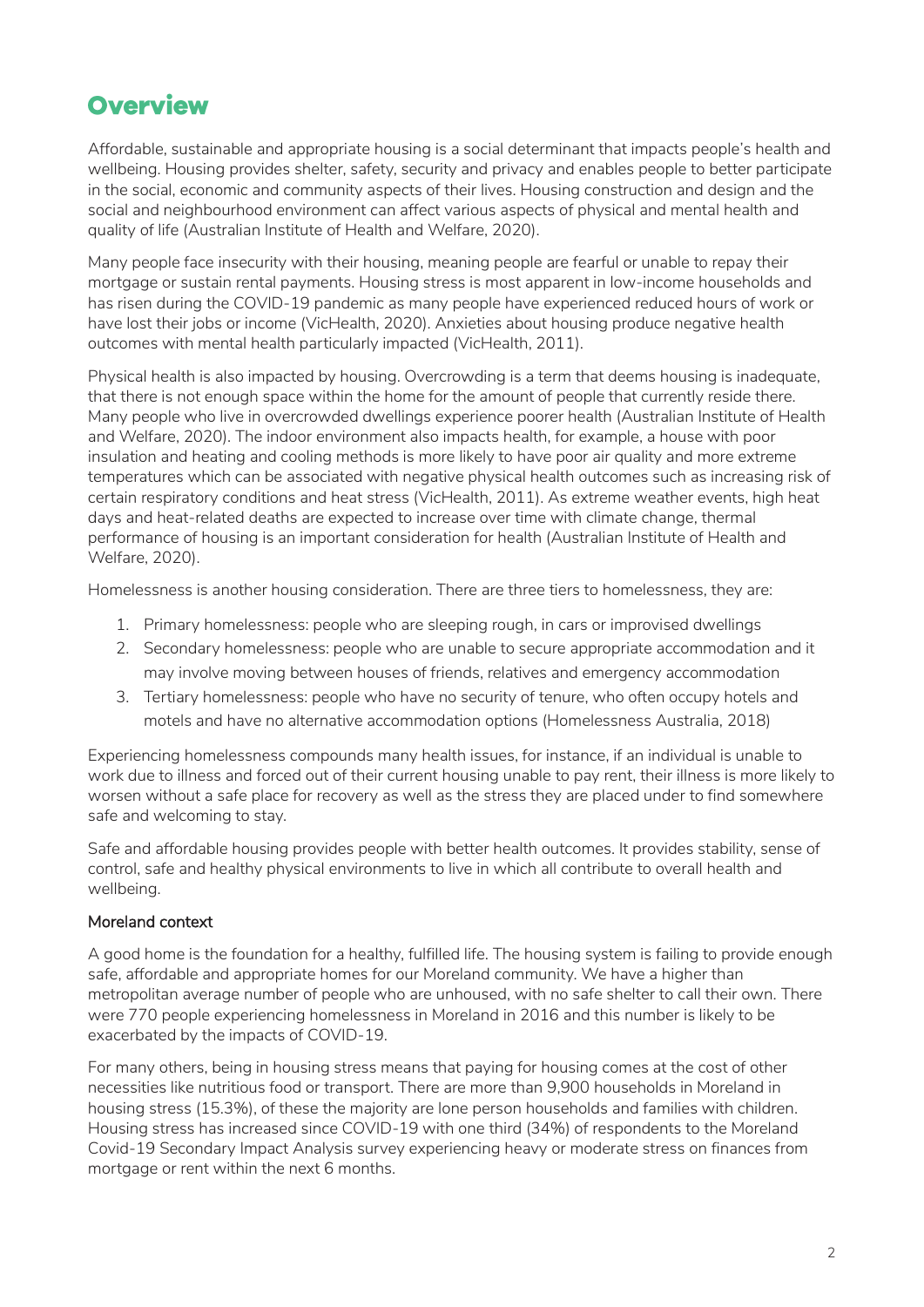There is a significant gap between the supply and need of social housing and this will persist in the short to medium term despite welcome commitments by the State Government announced in November 2020 to invest in additional social housing across Victoria. There were an estimated 3,850 households with unmet need for affordable housing in Moreland in 2016.

Therefore, the affordability, supply and quality of private rental housing is a critical setting for looking at the health impacts for community members. 36% of households in Moreland are rented, the majority being in the suburbs of Brunswick, Brunswick East and Brunswick West and over half being one family households. Younger people with insecure incomes or older people on government pensions are particularly vulnerable in the private rental market. In addition, an estimated 1,090 people in Moreland live in crowded or severely crowded dwellings, with over half being young people aged 20-29 years.

In summary, key issues include:

- A higher than metropolitan average number of people experiencing homelessness
- 15% of households in housing stress, with impacts exacerbated by COVID-19
- An estimated 3,850 households with unmet need for affordable housing
- Young people disproportionately affected by crowded dwellings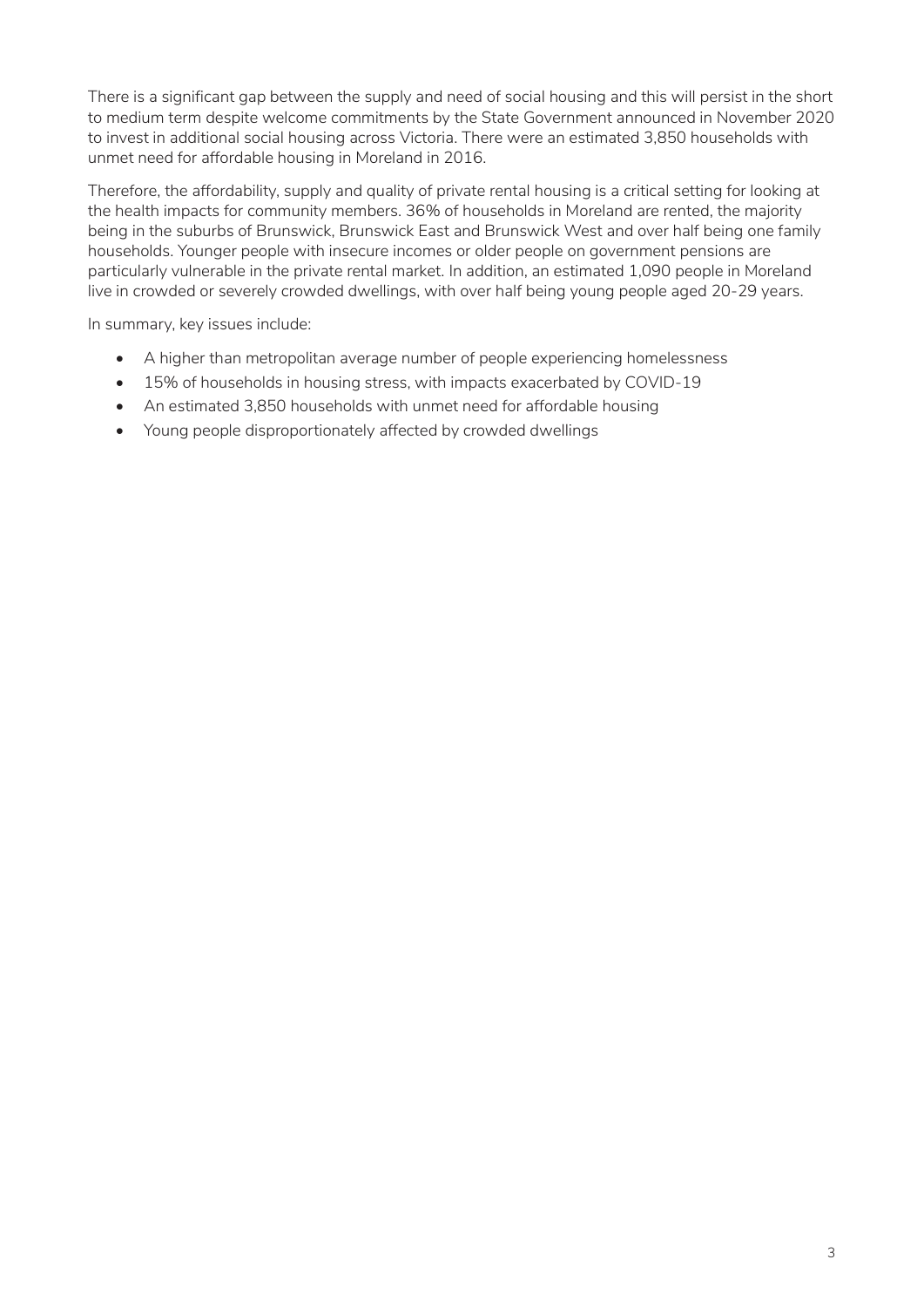## <span id="page-3-0"></span>**Key insights**

#### **Housing affordability**

- Overall, more than 9,900 households in Moreland were in housing stress in 2016. The proportion of households in housing stress in Moreland is 15.3%.
- In 2017, 51% of purchaser/renter households felt that the rental or housing payment places heavy (13%) or moderate (38%) stress on the household's finances in an average month (Moreland Household Survey 2019).
- One third (34%) of respondents to the MCC Covid-19 Secondary Impact Analysis survey reported experiencing heavy or moderate stress on finances from mortgage/rent in the next 6 months.

#### **Housing tenure**

- 36% of households in Moreland are rented, equal to approximately 22,716 rented households (33% rented privately and 3% rented social housing).
- Over half (54%) of rented households are single family households, and one quarter (26%) of rented households are lone person households.
- In 2017, most renters (60.9%) felt secure in their current rental agreement, with 22.9% feeling very secure. A very high proportion of respondents selected "Prefer not to say" (22.6%). The main reasons for feeling insecure were that the property may be sold (65%) and rising rent (65%).

#### **Housing need**

- There are an estimated 3,850 households with unmet need for affordable housing in Moreland in 2016 according to ID Consulting A Home in Moreland report. This represents around 6% of all households in Moreland.
- Housing need is also projected to grow; by 2036 housing need in Moreland is forecast to exceed 7,000 households, representing 6.9% of the population.

#### **Safe & healthy housing**

- In 2016, there were an estimated 1,090 in Moreland living in crowded or severely crowded dwellings.
- People aged 20-29 years make up over half (54%) of people living in crowded dwellings.

#### **Homelessness**

- In the past 12 months, Vincent Care provided Intake and Assessment (IAP) services to 823 people and the rental access program to 161 households.
- The homeless rate in Moreland was 94 persons per 10,000 of the population in 2016. This rate is well above the metropolitan average of 88 (Australian Bureau of Statistics 2016).
- According to the ABS homelessness estimates for Moreland, there were 770 people experiencing homelessness in 2016, however this is likely an undercount considering Vincent Care data.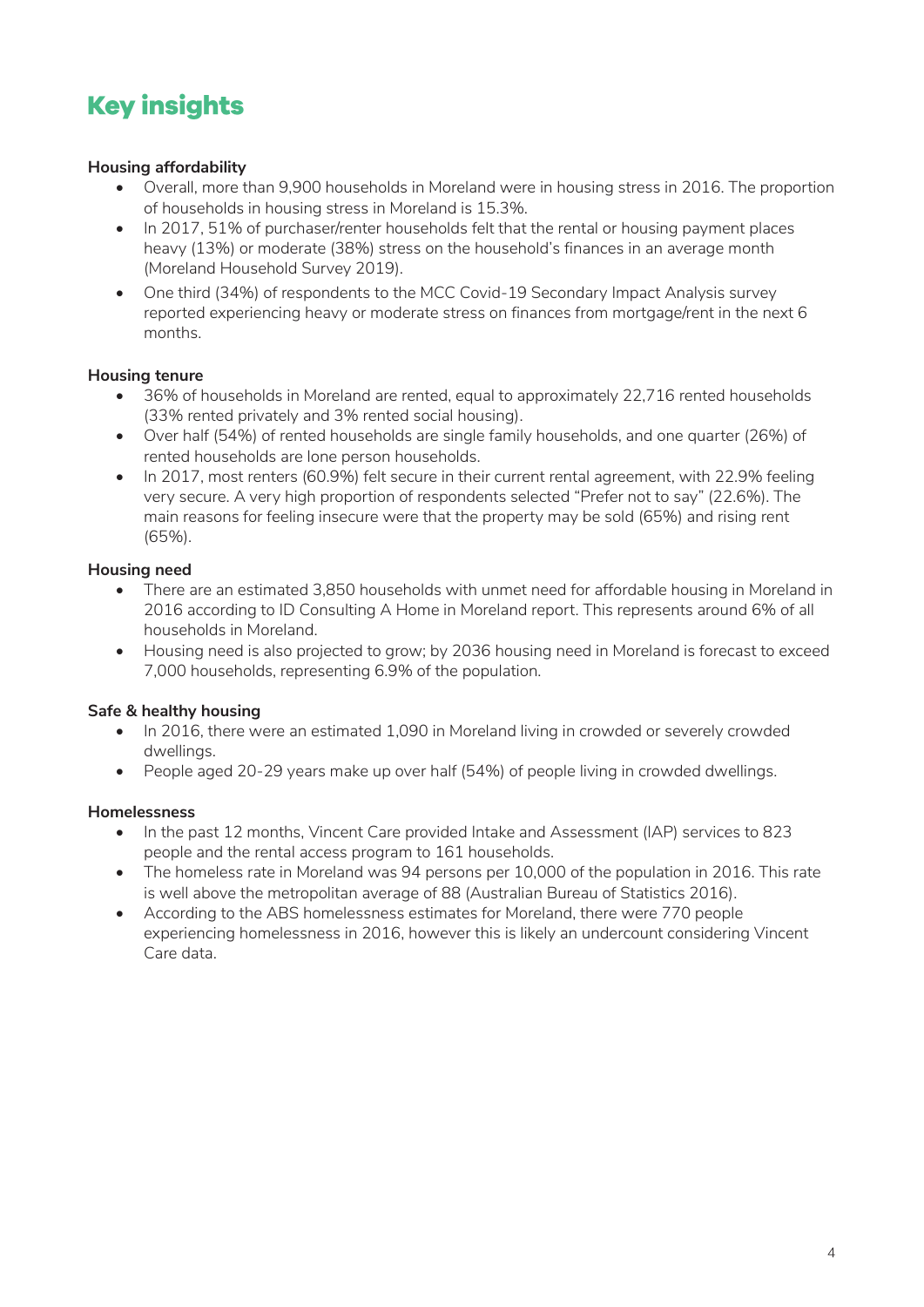### <span id="page-4-0"></span>**Housing affordability**

#### <span id="page-4-1"></span>**Measure: Households experiencing housing stress**

Housing stress refers to households having trouble meeting their rent or mortgage payments. Generally, lower-income households spending more than 30% of income on housing costs is considered housing stress, or generally unaffordable (id. Consulting, *A Home in Moreland*).

Overall, more than 9,900 households in Moreland were in housing stress in 2016. The proportion of households in housing stress in Moreland is 15.3%.

For information on households experiencing financial distress, see th[e Moreland Households](https://www.moreland.vic.gov.au/globalassets/areas/researchlib-6733/financial-hardship-brief-final.pdf)  [experiencing financial distress brief.](https://www.moreland.vic.gov.au/globalassets/areas/researchlib-6733/financial-hardship-brief-final.pdf)

| <b>Household Type</b>                | <b>Households experiencing</b><br>housing stress | % households experiencing<br>housing stress |
|--------------------------------------|--------------------------------------------------|---------------------------------------------|
| Lone person                          | 3,507                                            | 35%                                         |
| Family with children                 | 3,065                                            | 31%                                         |
| Other (Group household & not stated) | 2,178                                            | 22%                                         |
| Couple without children              | 1,153                                            | 12%                                         |
| Total                                | 9,903                                            | 100%                                        |

Households experiencing housing stress by household type



Source: A Home in Moreland Report, ID Consulting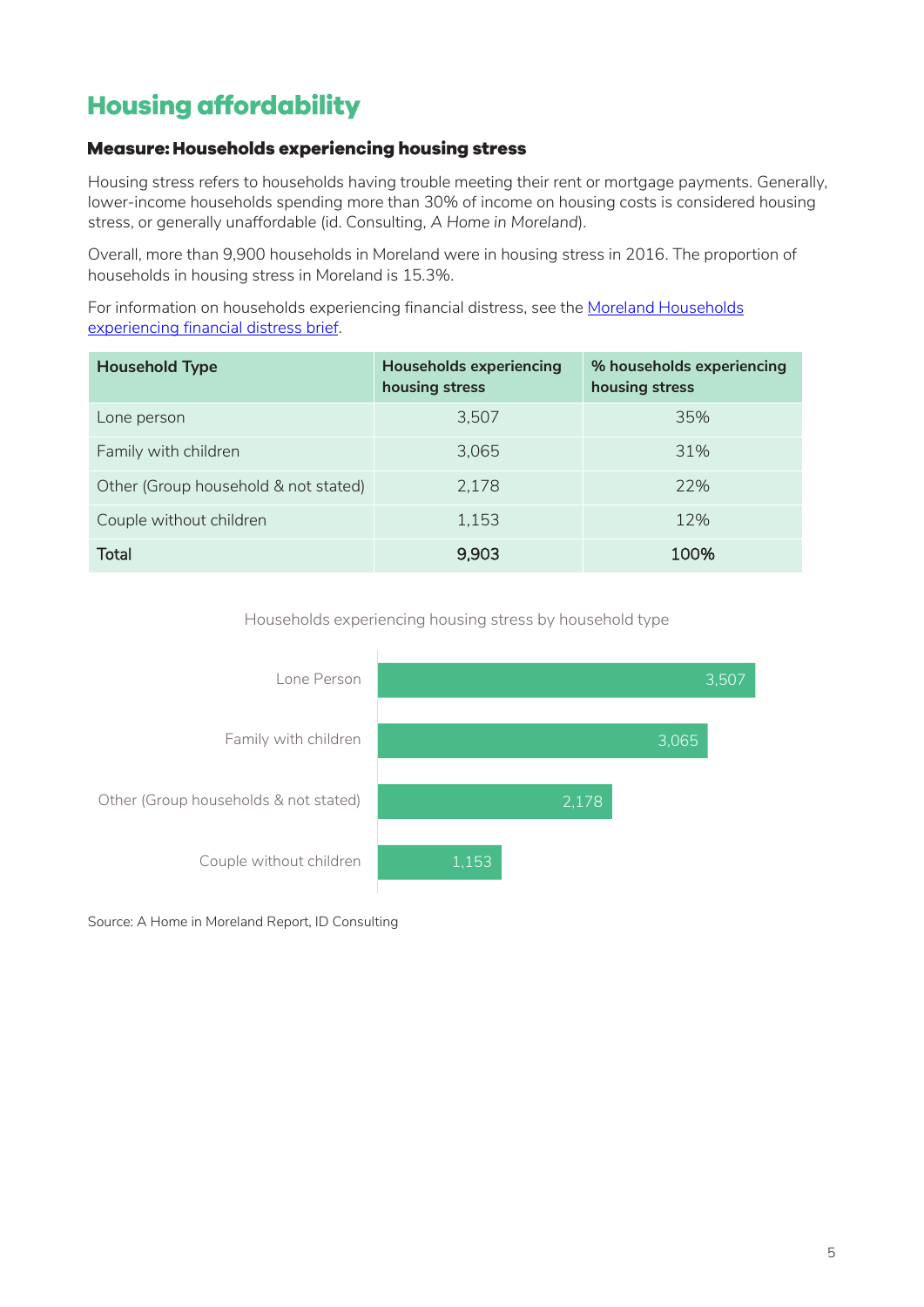#### <span id="page-5-0"></span>Measure: People who experience stress around rental or housing payments

In 2017, over half (51%) of purchaser/renter households felt that the rental or housing payment places heavy (13%) or moderate (38%) stress on the household's finances in an average month (Moreland Household Survey 2019).



Source: Moreland City Council Household Survey 2019

K I

### PANDEMIC

One third (34%) of respondents to the MCC Covid-19 Secondary Impact Analysis survey reported experiencing heavy or moderate stress on finances from mortgage/rent in the next 6 months.

There have been both positive and negative impacts seen in housing affordability since the beginning of the pandemic. This is rapidly changing and therefore the situation cannot be comprehensively analysed. Housing affordability will need to be continually monitored as the situation evolves.

#### URBAN CHANGE

Moreland needs quality homes that are well-designed, liveable, environmentally friendly and accessible, to suit the changing housing needs of the community. A range of housing that is affordable to all members of the community is also needed, so that living in Moreland is a choice open to everyone. Council can support this by identifying areas for significant, incremental and minimal housing growth, encouraging design that reduces the ongoing living costs of housing and increasing housing that is designed to be accessible.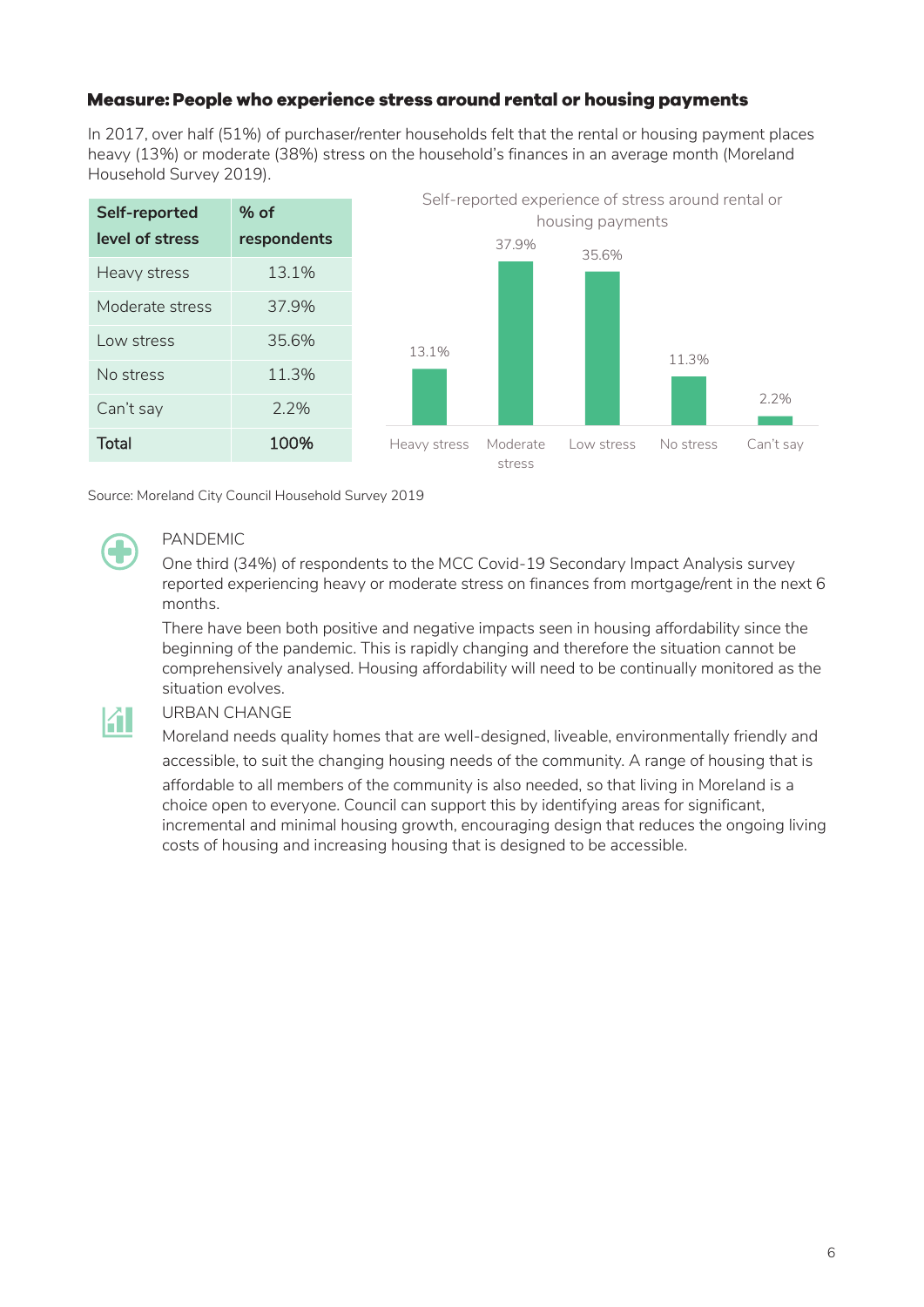### <span id="page-6-0"></span>**Housing tenure**

#### <span id="page-6-1"></span>**Measure: Households that are rented**

36% of households in Moreland are rented, equal to approximately 22,716 rented households (33% rented privately and 3% rented social housing). Over half (54%) of rented households are single family households, and one quarter (26%) of rented households are lone person households.

| <b>Suburb</b>         | <b>Households</b> | % of       | <b>Brunswick</b>      | 4,857 |
|-----------------------|-------------------|------------|-----------------------|-------|
|                       | rented privately  | households |                       |       |
| <b>Brunswick</b>      | 4,857             | 46%        | Coburg                | 3,016 |
| Coburg                | 3,016             | 30%        | <b>Brunswick East</b> | 2,742 |
| <b>Brunswick East</b> | 2,742             | 48%        | <b>Brunswick West</b> | 2,595 |
| <b>Brunswick West</b> | 2,595             | 42%        | Glenroy               | 2,412 |
| Glenroy               | 2,412             | 30%        | Pascoe Vale           | 1,993 |
| Pascoe Vale           | 1,993             | 30%        | Fawkner               | 1,156 |
| Fawkner               | 1,156             | 25%        |                       |       |
| Pascoe Vale South     | 710               | 19%        | Pascoe Vale South     | 710   |
| Coburg North          | 661               | 24%        | Coburg North          | 661   |
| Oak Park              | 608               | 26%        | Oak Park              | 608   |
| Hadfield              | 478               | 20%        | Hadfield              | 478   |
| Gowanbrae             | 148               | 14%        | Gowanbrae             | 148   |
| <b>Total</b>          | 21,450            | 33%        |                       |       |

Table. Households rented privately by suburb

Source: Australian Bureau of Statistics population census 2016, Tenure by suburb

Table. Households that are rented privately by household composition

| <b>Household composition</b> | Rented<br>households | $\%$ |
|------------------------------|----------------------|------|
| One family household         | 12,171               | 54%  |
| Lone person household        | 5.835                | 26%  |
| Group household              | 4.427                | 20%  |
| Multiple family household    | 227                  | 1%   |
| Total                        | 22,716               | 100% |



Source: Australian Bureau of Statistics population census 2016, Tenure by household composition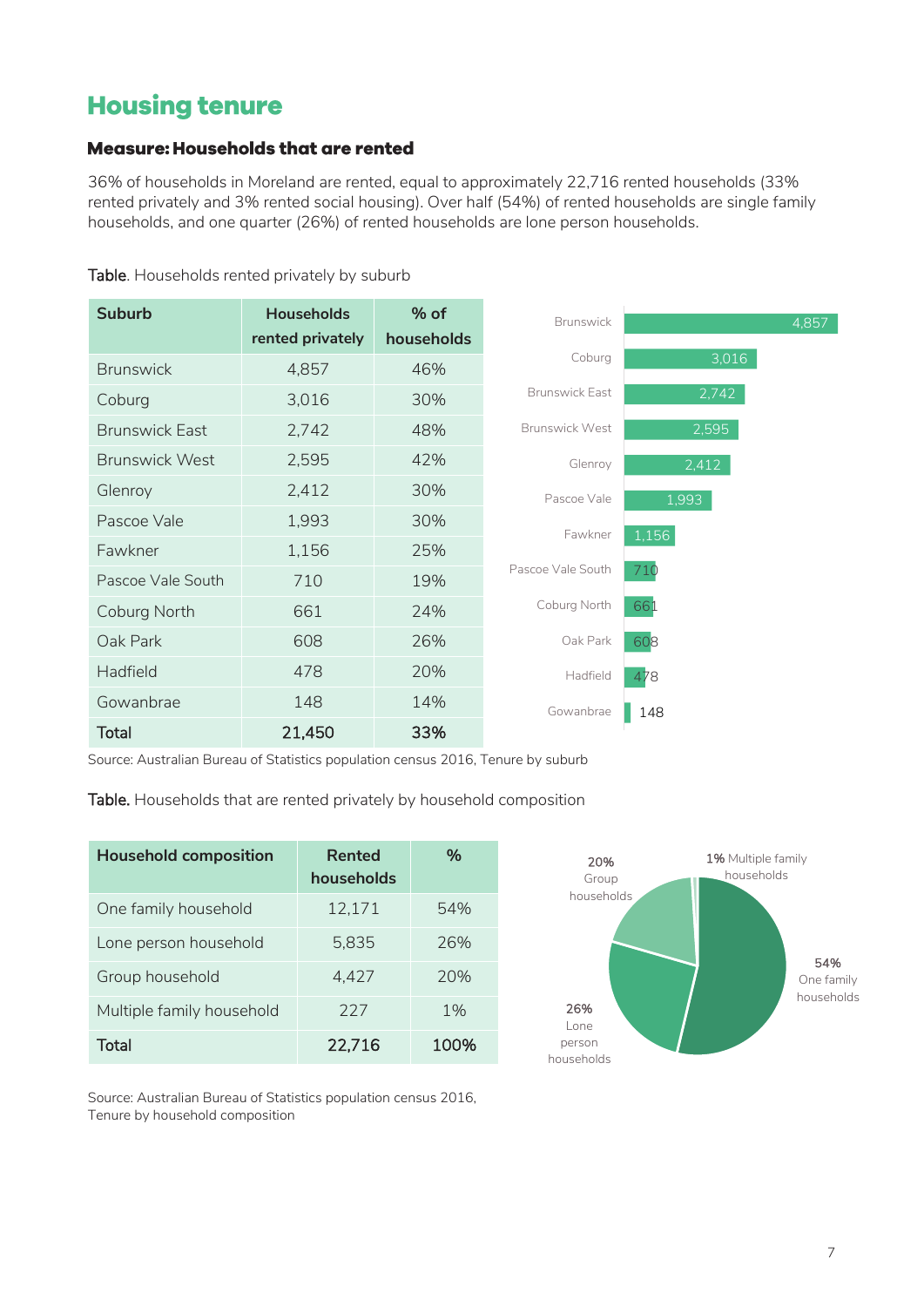#### <span id="page-7-0"></span>Measure: Households that feel insecure in their rental agreement

In 2017, most renters (60.9%) felt secure in their current rental agreement, with 22.9% feeling very secure. A very high proportion of respondents selected "Prefer not to say" (22.6%). The main reasons for feeling insecure were that the property may be sold (65%) and rising rent (65%).

| <b>Feelings of security in</b> | $%$ of      |                | Levels of security and insecurity in rental agreements |      |                               |         |                  |                |
|--------------------------------|-------------|----------------|--------------------------------------------------------|------|-------------------------------|---------|------------------|----------------|
| current rental agreement       | respondents | 40.0%          |                                                        |      |                               |         | 38.0%            |                |
| Very secure                    | 22.9%       | 35.0%          |                                                        |      |                               |         |                  |                |
| Fairly secure                  | 38.0%       | 30.0%          |                                                        |      |                               |         |                  |                |
| Neutral                        | 4.5%        | 25.0%          |                                                        |      |                               |         |                  | 22.9%          |
| A little insecure              | 2.0%        | 20.0%          |                                                        |      |                               |         |                  |                |
| Very insecure                  | 4.8%        | 15.0%<br>10.0% |                                                        |      |                               |         |                  |                |
| Can't say                      | 5.2%        | 5.0%           | 5.2%                                                   | 4.8% | 2.0%                          | 4.5%    |                  |                |
| Prefer not to say              | 22.6%       | 0.0%           |                                                        |      |                               |         |                  |                |
| Total                          | 100%        |                | Can't say                                              | Very | A little<br>insecure insecure | Neutral | Fairly<br>secure | Very<br>secure |

Table. Feelings of security in current rental agreement

Source: Moreland City Council Household Survey 2017



#### PANDEMIC

The VicHealth Coronavirus Impact Survey reported that 19% of respondents were concerned about the stability of their housing. (VicHealth, 2020)



#### PRIORITY GROUPS

Adults who identify as LGBTQIA+ are more likely to rent homes than non-LGBTQIA+ adults, they also have significantly lower rates of mortgages and home ownership (Victorian Agency for Health Information, 2017).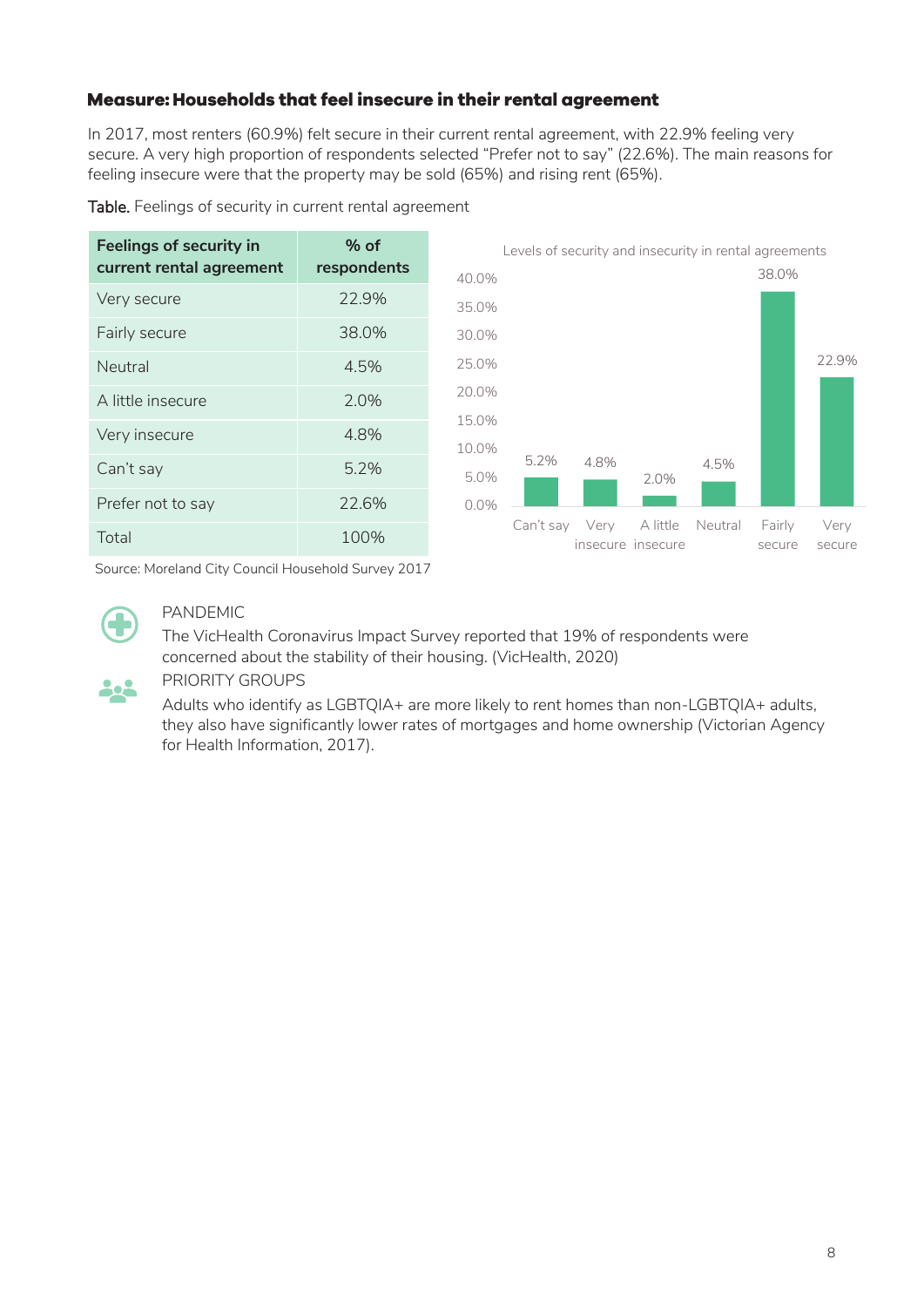### <span id="page-8-0"></span>**Housing need**

#### <span id="page-8-1"></span>**Measure: Unmet affordable housing need**

There are an estimated 3,850 households with unmet need for affordable housing in Moreland in 2016 according to ID Consulting A Home in Moreland report. This represents around 6% of all households in Moreland. To put this gap into context, it would take around 20 years to meet this need if 10% of all dwelling completions in Moreland were affordable housing. The group with the largest unmet need are households in rental stress on very low incomes (ID Consulting, A Home in Moreland Report).

Housing need is also projected to grow; by 2036 housing need in Moreland is forecast to exceed 7,000 households, representing 6.9% of the population.

| Year | Projected households with unmet<br>need for affordable housing |       | Projected future housing need |       |       |       |
|------|----------------------------------------------------------------|-------|-------------------------------|-------|-------|-------|
| 2016 | 3,990                                                          |       |                               |       |       | 7,020 |
| 2021 | 4,830                                                          |       |                               | 5,550 | 6,270 |       |
| 2026 | 5,550                                                          | 3,990 | 4,830                         |       |       |       |
| 2031 | 6,270                                                          |       |                               |       |       |       |
| 2036 | 7,020                                                          |       |                               |       |       |       |
|      | Source: ID Consulting, A Home in Moreland Report               | 2016  | 2021                          | 2026  | 2031  | 2036  |

Table. Projected households with unmet need for affordable housing 2016-2036



#### URBAN CHANGE

More people will be living in Moreland in the future, who will all need a place to live. More people will be living on their own and household sizes will decrease. This means a greater need for smaller, more affordable houses. By providing a diversity of housing options, Council can facilitate those who live in Moreland, to stay in Moreland as their circumstances change.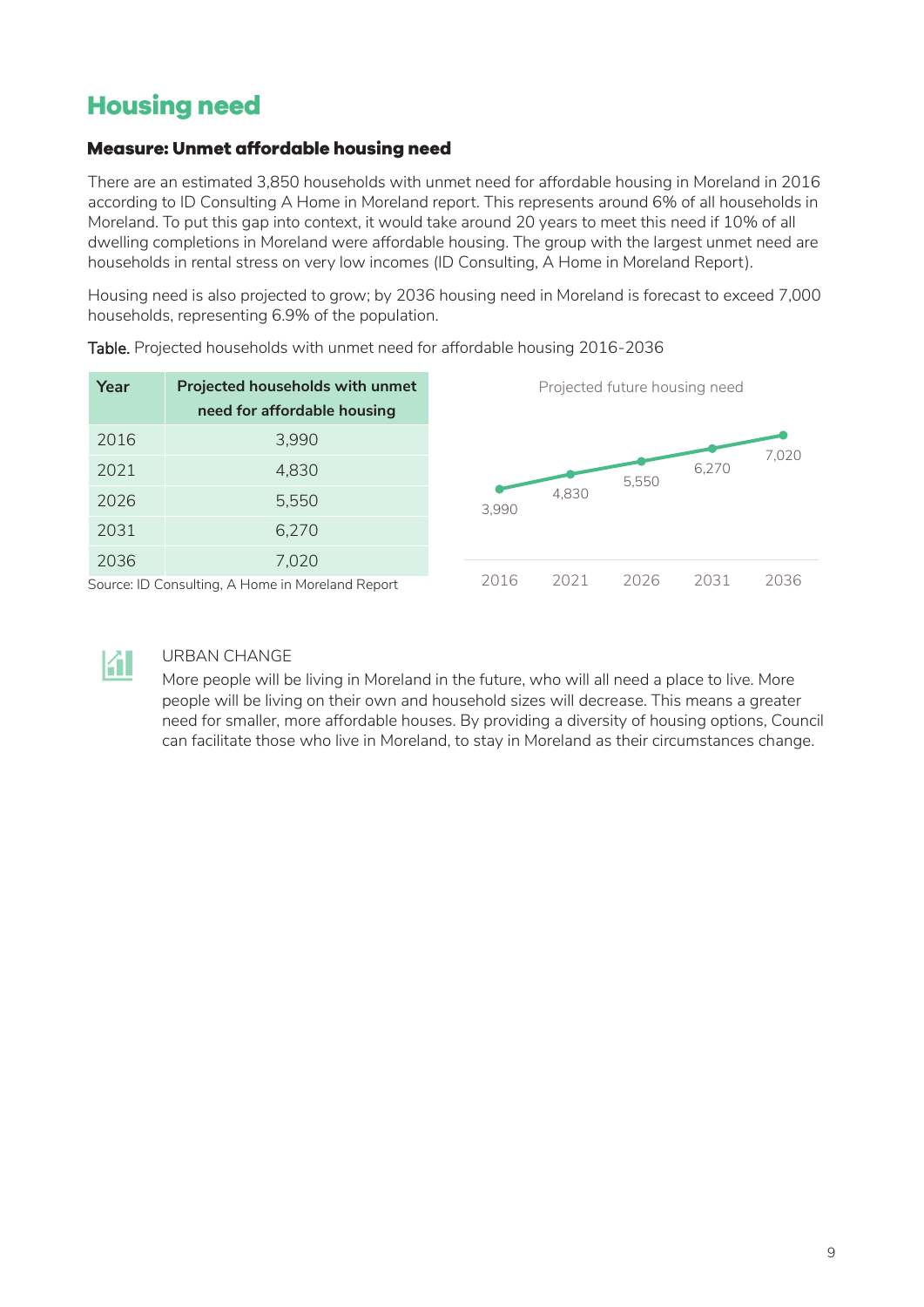### <span id="page-9-0"></span>**Access to healthy & quality housing**

#### <span id="page-9-1"></span>**Measure: Overcrowding in dwellings**

In 2016, there were an estimated 1,090 in Moreland living in crowded or severely crowded dwellings according to ABS Homelessness Estimates 2016. People aged 20-29 years made up over half (54%) of people living in crowded dwellings.

Table. ABS homelessness estimates for dwellings that are overcrowded

| <b>Overcrowding estimates</b>                  | Population |
|------------------------------------------------|------------|
| Persons living in 'severely' crowded dwellings | 336        |
| Persons living in other crowded dwellings      | 758        |
| Total                                          | 1.094      |

Source: Australian Bureau of Statistics Homelessness Estimates 2016

| Age           | <b>Persons living in</b><br>crowded dwellings | 700 |         | Persons living in crowded dwellings by age group |           |           |           |       |       |       |
|---------------|-----------------------------------------------|-----|---------|--------------------------------------------------|-----------|-----------|-----------|-------|-------|-------|
| 0-9 years     | 121                                           | 600 |         |                                                  |           |           |           |       |       |       |
| $10-19$ years | 139                                           | 500 |         |                                                  |           |           |           |       |       |       |
| $20-29$ years | 587                                           | 400 |         |                                                  |           |           |           |       |       |       |
| 30-39 years   | 129                                           | 300 |         |                                                  |           |           |           |       |       |       |
| 40-49 years   | 47                                            | 200 |         |                                                  |           |           |           |       |       |       |
| 50-59 years   | 37                                            | 100 |         |                                                  |           |           |           |       |       |       |
| 60-69 years   | 21                                            | 0   |         |                                                  |           |           |           |       |       |       |
| $70+$ years   | 12                                            |     | $0 - 9$ | $10 - 19$                                        | $20 - 29$ | $30 - 39$ | $40 - 49$ | 50-59 | 60-69 | $70+$ |
| <b>Total</b>  | 1,094                                         |     | years   | years                                            | years     | years     | years     | vears | years | years |

Table. Dwellings that are overcrowded by age group

Source: Australian Bureau of Statistics Homelessness Estimates 2016

#### <span id="page-9-2"></span>**Measure: Indoor temperatures of dwellings**

Moreland City Council does not currently collect or have access to data pertaining to the indoor temperatures of dwellings. However, Council recognises that this is an important indicator to ensuring access to safe and quality housing.



#### CLIMATE CHANGE

Quality housing encompasses heating and cooling methods that improve the efficiency of energy used. With climate change projections of rising temperatures, it is important for houses to be equipped to manage such weather events. By improving thermal efficiency and encouraging better design of housing, fewer emissions are released and more energy can be conserved (Your Home, Australian Government, 2017).



#### URBAN CHANGE

Council should encourage taller buildings and more housing to be located near public transport routes and where daily needs like shopping and community services are just a walk away. This enables community infrastructure to be planned so that people have the services they need close to them. Ensuring the quality of new development is of a higher standard than the planning scheme requires will enable people's experience of places in Moreland to be positive and enable residents living in new developments to live in good quality housing.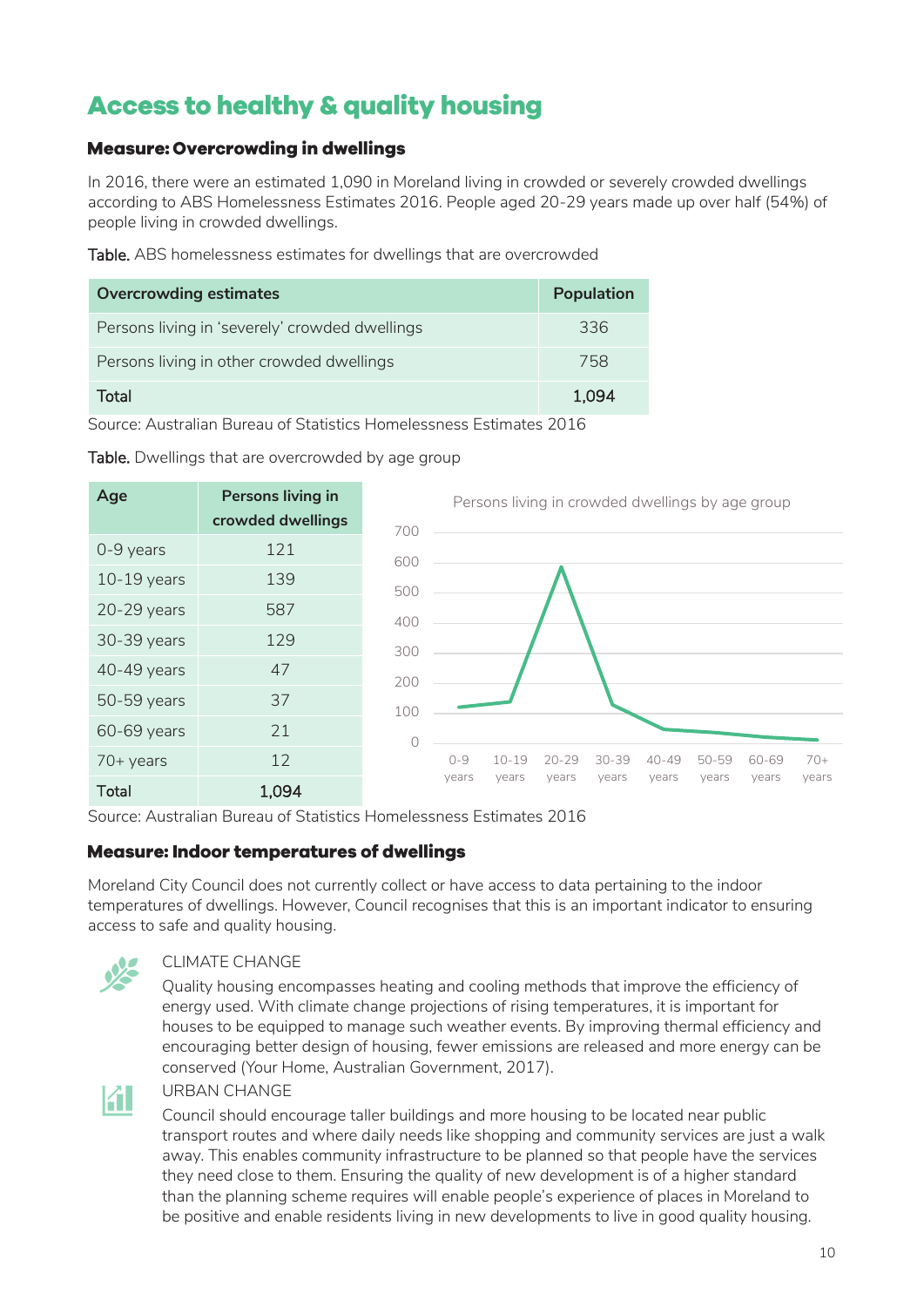### <span id="page-10-0"></span>**Homelessness**

#### <span id="page-10-1"></span>**Measure: People accessing Vincent Care support**

Vincent Care provides support to people experiencing homelessness in Moreland accommodating them in emergency options, and through the private rental access program by establishing new tenancies or providing financial support to retain the tenancy.

In the past 12 months, Vincent Care provided Intake and Assessment (IAP) services to 823 people and the rental access program to 161 households.

Their contacts are primarily rough sleepers, people experiencing housing unaffordability and housing crisis. Many of the people they support from Moreland are students and asylum seekers, and they tend to see an older demographic from the area seeking assistance. In IAP services, 50% of the people they supported identified as male, 49% identified as female, and 1% reported another gender identity.

Table. Number of people accessing IAP services from Vincent Care with Moreland addresses & close family contacts



Source: Vincent Care 2020

#### <span id="page-10-2"></span>**Measure: Homelessness rate estimate (ABS)**

According to Australian Bureau of Statistics, a person is considered homeless when they do not have suitable accommodation alternatives or if their current living arrangement is in a dwelling that is inadequate; has no tenure, or if their initial tenure is short and not extendable; or does not allow them to have control of, and access to space for social relations.

The homeless rate in Moreland was 94 persons per 10,000 of the population in 2016. This rate is well above the metropolitan average of 88. According to the ABS homelessness estimates for Moreland, there were 770 people experiencing homelessness in 2016.

Table. Homelessness Operational Groups ABS homelessness estimates for Moreland

| <b>Homelessness Operational Groups</b>                         | Total |
|----------------------------------------------------------------|-------|
| Persons living in improvised dwellings, tents, or sleeping out | 12    |
| Persons in supported accommodation for the homeless            | 217   |
| Persons staying temporarily with other households              | 80    |
| Persons living in boarding houses                              | 134   |
| Persons living in 'severely' crowded dwellings                 | 336   |
| Total experiencing homelessness                                | 768   |

Source: Australian Bureau of Statistics Homelessness Estimates 2016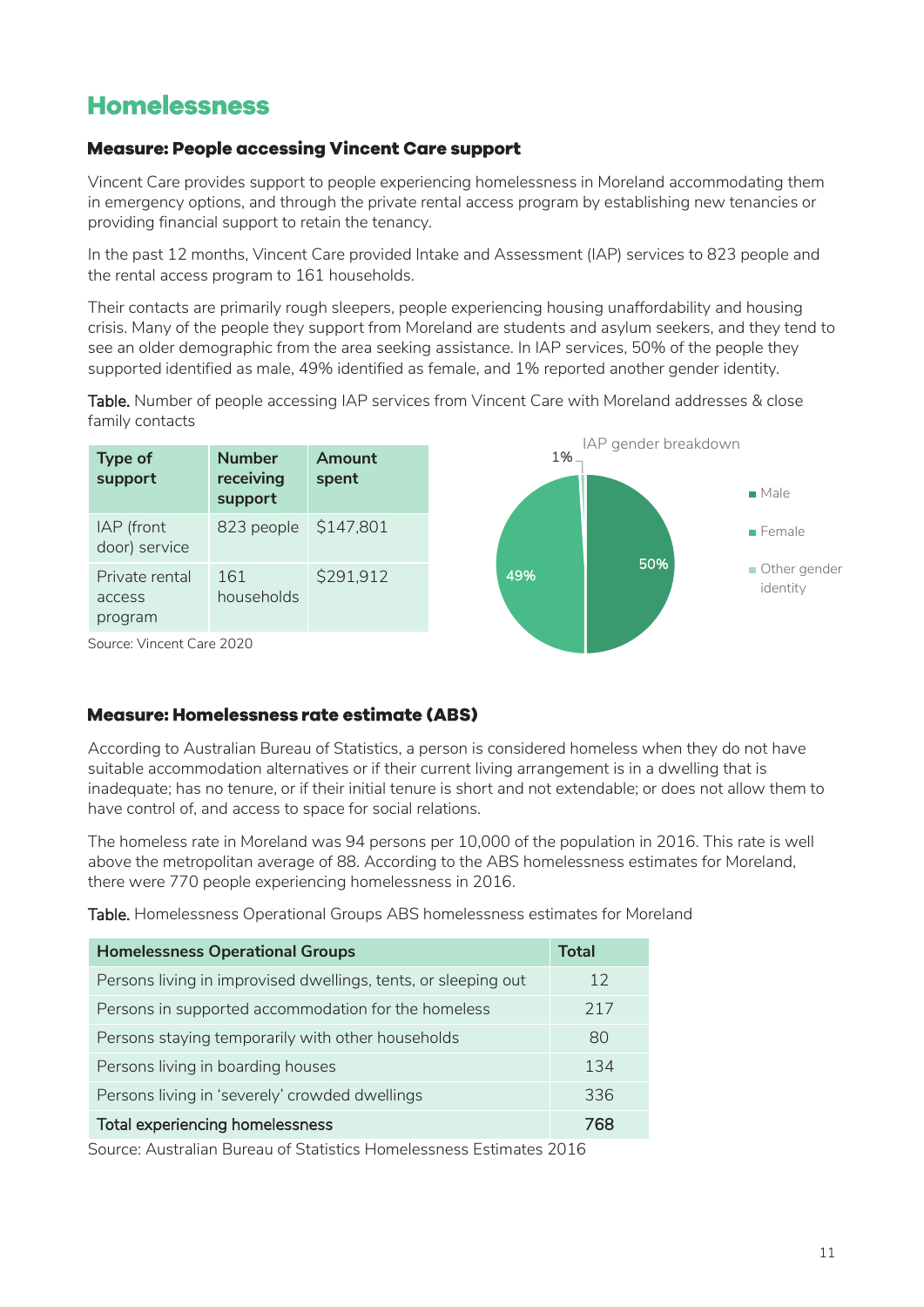

#### PANDEMIC

People experiencing homelessness are at higher risk during the pandemic without regular access to safe and affordable housing and personal protective equipment.



**A** 

#### CLIMATE CHANGE

Climate impacts will affect people in different ways based on their degree of vulnerability. All levels of homelessness (primary, secondary and tertiary) will be impacted by the changing climate. Those living on streets are more exposed to extreme weather events and those living in boarding houses or temporary shelters may not have access to adequate housing to remain cool and sheltered from extreme weather events. In conjunction with this homeless people also have more exposure to polluted airways and disease. This significantly decreases the likelihood of positive health outcomes.

#### PRIORITY GROUPS

Aboriginal Victorians are four times more likely to be homeless than non-Aboriginal Victorians (Korin Korin Balit-Djak 2017).

People who identify as LGBTQIA+ make up a large proportion of the homeless population in Victoria. Young people in particular are over-represented as often they feel unsafe at home or rejected (Department of Health and Human Service, 2017).

Domestic and family violence is the main reason women and children leave their homes in Australia and is consistently one of the most common reasons clients seek assistance from Specialist Homelessness Services (Australian Housing and Urban Research Institute, 2012).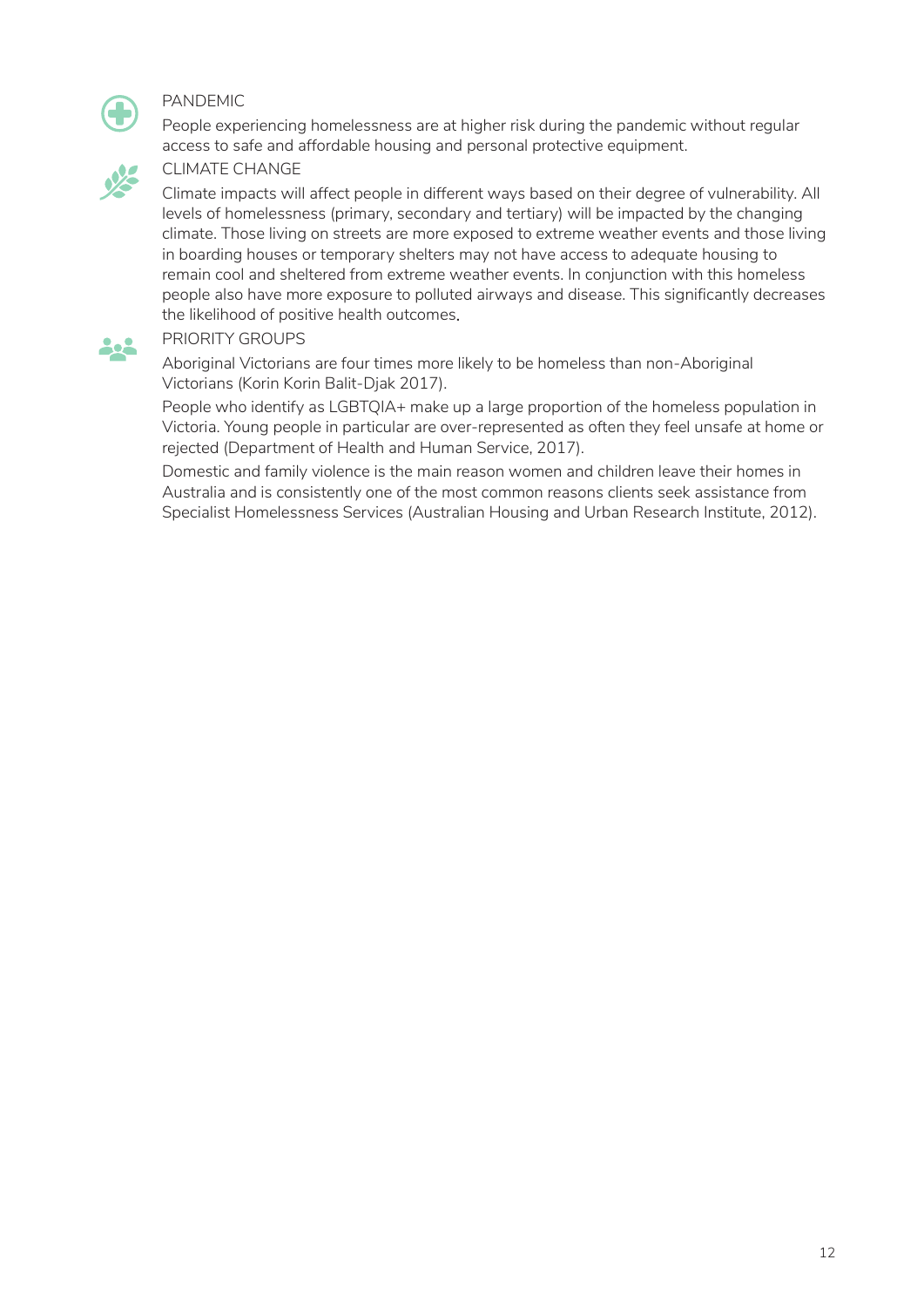### <span id="page-12-0"></span>**Data sources**

#### **For a full list of references, please refer to the Moreland Health & Wellbeing Profile 2020**

#### Australian Bureau of Statistics Census of Population and Housing 2016

The ABS Census of Population and Housing is a nationwide census of all households and residents. It is conducted every five years. The census collects data about the population including age, gender, relationships within households, usual residence, country of birth, language spoken at home, ancestry, education, employment, wages and religion. It also collects a small amount of household data. The most recent data is 2016.

#### Australian Bureau of Statistics Homelessness Estimates 2016

The ABS Estimating Homelessness dataset estimates persons who are homeless or marginally housed as calculated from the Census of Population and Housing. The most recent data is 2016.

#### A Home in Moreland Report, .id Consulting 2018

A Home in Moreland is a report prepared by .id Consulting on behalf of Moreland City Council. It contains a narrative about housing in Moreland now and in the future and identifies how need for housing is changing.

The most recent data is 2018.

#### Korin Korin Balit-Djak: Aboriginal health, wellbeing and safety strategic plan 2017-2027

Korin Korin Balit-Djak follows the government's commitment to self-determination for Aboriginal Victorians commissioned by the Department of Health and Human Services. This research and discussion has underpinned a new policy platform for health, wellbeing and safety.

#### Moreland City Council Community Indicator Survey 2018

The Moreland Community Indicators Survey is a bi-annual survey undertaken by Moreland City Council which asks residents to rate their level of agreement (or disagreement) with various statements. The data gathered concerns residents' perceptions of such issues as Council services, their local area, public transport, housing, economic circumstances, the environment and parks.

The most recent data is 2018.

#### Moreland City Council Household Survey 2019

The Moreland Household Survey is a bi-annual survey of randomly selected households undertaken by Moreland City Council. The most recent survey was conducted in 2019. The Household Survey has census-style questions about individuals and households, but also collects data about the use of Council services and facilities.

The most recent data is 2019.

#### Victorian Agency for Health Information 2020

Safer Care Victoria and VAHI were created as a part of government reforms to improve quality and safety across Victoria's public healthcare system.